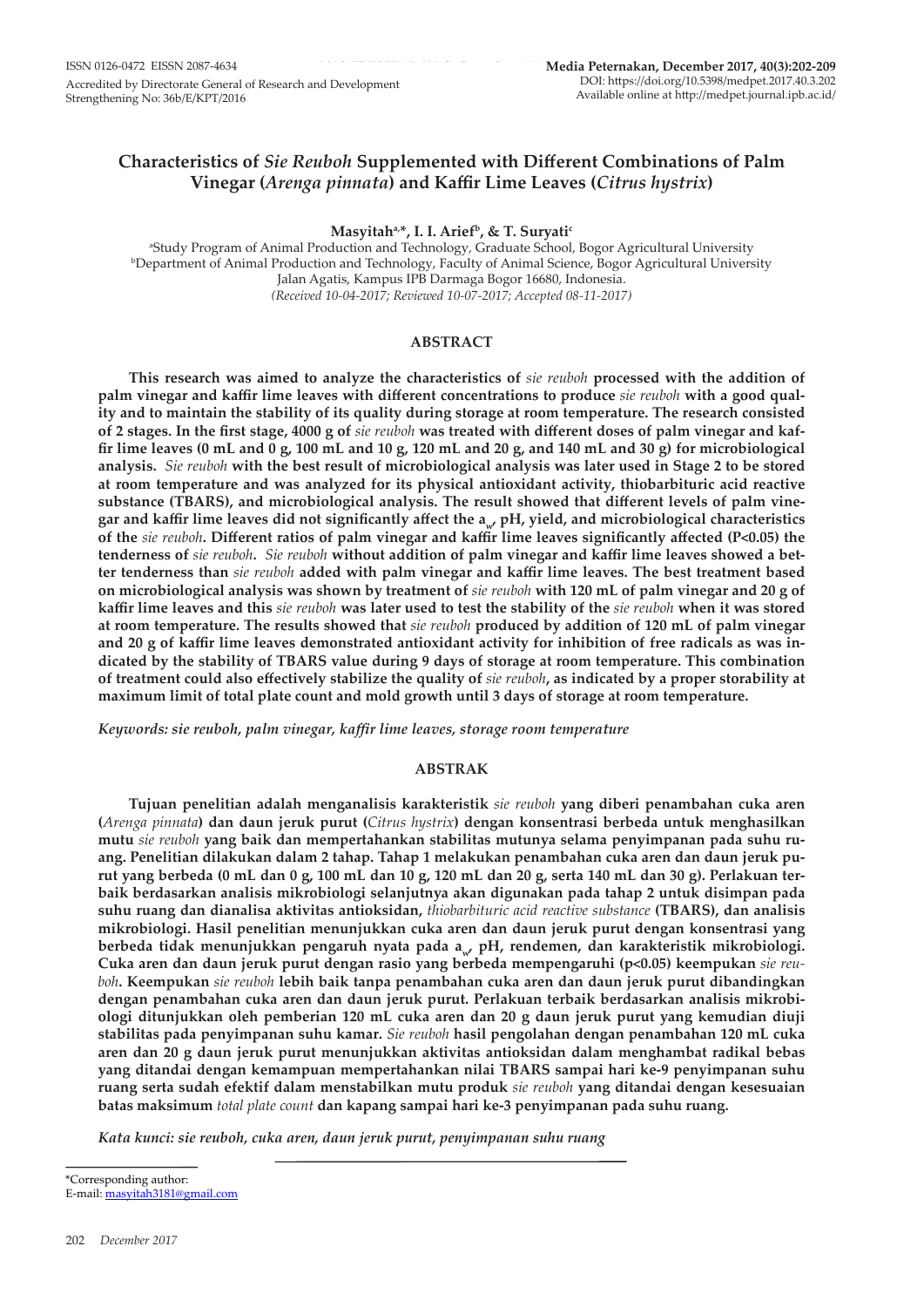# **INTRODUCTION**

*Sie reuboh* is a traditional food from Aceh, Indonesia, and processed from cow, sheep, or buffalo meat with addition of such ingredients as palm vinegar, fat, and spices. The meat was mixed with these ingredients and cooked to obtain a soft texture. The quality of meat processed with this traditional technique could be maintained and still acceptable for a month of storage at room temperature. The processed meat is reheated prior to consumption.

Palm vinegar is an important ingredient for preparation of *sie reuboh*, which contributes to a sour taste. This vinegar involves alcohol fermentation by *Saccharomyces cerevisiae* and acetic acid fermentation by *Acetobacter aceti*. The presence of acetic acid in palm vinegar is responsible for meat preservation. Acetic acid is effective to decontaminate molds and yeast as main targets in meat and its derivative products (Mani-Lopez *et al*. 2012). Antimicrobial activity of acetic acid is responsible for the presence of detrimental effects on microorganism through lowering of pH value (Theron & Lues 2007).

Kaffir lime leaves are recognized to have antioxidant activities that are linked with the presence of essential oil, flavonoid, phenolic, saponin, steroid, terpenoid, alkaloid, and terpene (Rahmi *et al.,* 2013). Lime peels and leaves are good sources of antioxidant compounds. Flavonoid is a phenolic compound reported to have a high antioxidant activity (Liciana *et al.,* 2013). The use of preservative as natural antioxidant and antimicrobial source in meat products enhances the quality of meat product. Yuliani *et al.* (2011) studied antibacterial activity of essential oils from lime leaves and the result showed that the compound was able to induce inhibitory and lethal effects on *Staphylococcus aureus* and *Escherichia coli*. In addition, Widaningrum *et al.* (2015) found that the use of vinegar (processed from coconut water and banana peel) was able to extend the shelf life of chicken meat stored at room temperature through growth retardation of pathogenic bacteria such as *Listeria monocytogenes*. Thus, this study was aimed to analyze the characteristics of *sie reuboh* processed by addition of palm vinegar and kaffir lime leaves with different concentrations to produce a good quality of *sie reuboh* and to evaluate the stability of *sie reuboh* stored at room temperature.

## **MATERIALS AND METHODS**

#### **Experimental Design**

The research cosisted of 2 stages. In the first stage, the *sie reuboh* was treated with different levels of palm vinegar and kaffir lime leaves (P0: 0 mL of palm vinegar and 0 g of kaffir lime leaves, P1: 100 mL of palm vinegar and 10 g of kaffir lime leaves, P2: 120 mL of palm vinegar and 20 g of kaffir lime leaves, and P3: 140 mL of palm vinegar and 30 g of kaffir lime leaves). The *sie reubohes* produced were measured their physical parameters i.e., a<sub>nd</sub> pH, yield, and tenderness, as well as microbiological analysis i.e., total plate count, *S. aureus,* and *E. coli*. The data collected were expressed as means with standard of errors of at least 3 independent replications. *Sie reuboh* with the best microbiological parameters in Stage 1 were later tested for the stability of *sie reuboh* stored at room temperature in Stage 2. In Stage 2, the *sie reuboh* with the best microbiological parameters in Stage 1 were stored at room temperature and were analyzed for their physical antioxidant activities, thiobarbituric acid reactive substances (TBARS), and microbiological parameters.

#### **Preparation of** *Sie Reuboh*

*Sie reuboh* was prepared from 4000 g of knucle meat. Additional ingredients used were 20 g of ginger, 15 g of table salt, 20 g of fresh turmeric, 20 g of galangal, 15 g of onion, 25 g of fresh chili, 10 g of chili powder, 10 g of cayenne pepper, 300 mL of water, palm vinegar (0 mL, 100 mL, 120 mL, and 140 mL), and kaffir lime leaves (0 g, 10 g, 20 g, and 30 g). The *sie reuboh* was produced with the following processes. The meat was cleaned, cut to 40-60 g, washed, and drained for 5-10 min. All spices were pulverized, then mixed with water and meat. The mixture was cooked in a soil-made crock. After 15 min, palm vinegar was added, and cooked for 45 min. Kaffir lime leaves were then added and cooked to reduce water. The *sie reuboh* was treated with different levels of palm vinegar and kaffir lime leaves as follows: P0 (0 mL of palm vinegar and 0 g of kaffir lime leaves), P1 (100 mL of palm vinegar and 10 g of kaffir lime leaves), P2 (120 mL of palm vinegar and 20 g of kaffir lime leaves), and P3 (140 mL of palm vinegar and 30 g of kaffir lime leaves).

#### **Physical Characteristics of** *Sie Reuboh*

pH of *sie reuboh* was determined in duplicate according to a direct probe by using pH meter (HANNA HI 99163 instrument, USA) following the method of Dominigue *et al.* (2015). The instrument was previously calibrated in buffer at pH 4 and 7. Water activity  $(a_w)$ was determined by using a<sub>w</sub> meter Novasina (Novasina, Switzerland). Meat tenderness was measured by using texture analyzer TA-XT2i (Stable Micro System, UK) with company's protocol.

#### **Microbiological Analyses**

Twenty five grams of *sie reuboh* samples were dissolved in in 225 mL of buffer peptone water (BPW) solution and homogenized, then allowed to stand for 30 min to get a  $10^{-1}$  dilution. As much as 1 mL of suspension of *sie reuboh* was pipette-transferred to get a 10<sup>-3</sup> dilution. Population of total plate counts, *E. coli*, and *S. aureus* in the *sie reuboh* was determined according to BAM (2001).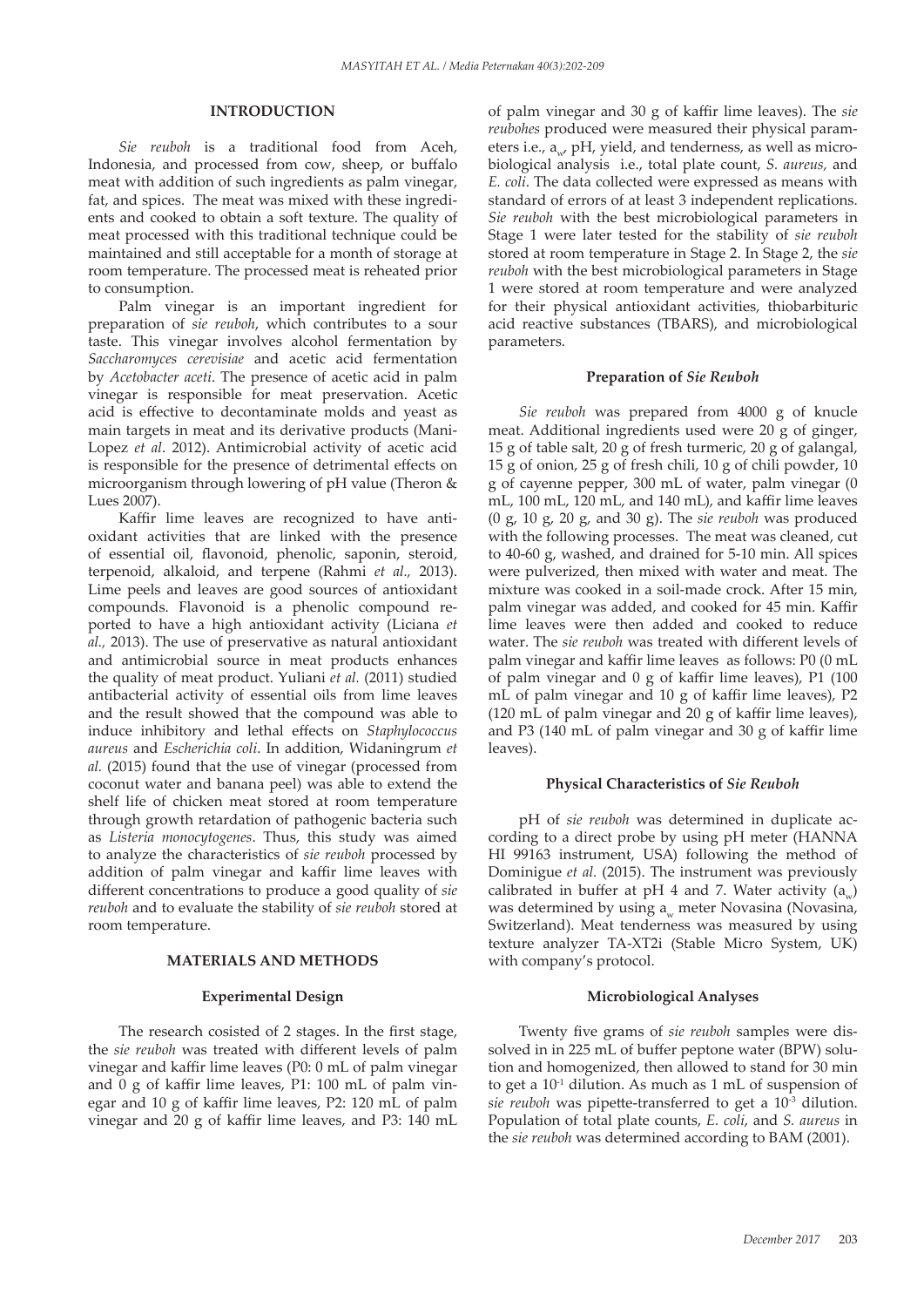**Total plate count (TPC)**. As much as 1 mL of *sie reuboh* suspension from  $10^{-1}$ - $10^{-3}$  dilutions was transferred into petridishes in duplicate, then added with 20 mL of Plate Count Agar (PCA) medium and homogenized. Then the petridishes filled with the mixture of PCA and *sie reuboh* suspension were incubated at 37°C for 36 h.

*E. coli.* As much as 1 mL of *sie reuboh* suspension from  $10^{-1}$ - $10^{-3}$  dilutions were aseptic-pipetted into petridishes in duplicate, then added with 20 mL of Eosin Methylen Blue Agar (EMBA) medium and homogenized. The petridishes filled with the mixture of EMBA and *sie reuboh* suspension were incubated at 37°C for 36 h.

*S. aureus.* As much as 1 mL of *sie reuboh* suspension from 10-1-10-3 dilutions were aseptic-pipetted in duplicate into petridishes that were already filled with 15–20 mL of Baird Parker Agar (BPA) medium + egg yolk and homogenized. The suspension was then well-spread on the media surface using hockey stick and allowed to stand for  $\pm 30$  min at room temperature. The media were incubated upside down at 37°C for 36 h.

## **Antioxidant Activity Using DPPH Assay (Tangkanakul** *et al.,* **2009)**

Two grams of *sie reuboh* sample was extracted by 5 mL of methanol 100% at room temperature for 24 h and filtered. The filtrate was transferred into another tube, and 5 mL of methanol was added. The filtrate solution was added by methanol to obtain a 10 mL of final volume. Antioxidant activity was determined by the scavenge ability of DPPH and the antioxidant capacity was determined by the scavenge ability of vitamin C (0, 0.5, 1.0, 1.5, 2.0, and 2.5 mL/mg) to scavenge DPPH. The solution was incubated for 20 min, and the absorbance was detected at 517 nm. Methanol was used for control. Inhibitory activity to DPPH was calculated as follow:

% Scavenging =  $[(1 - x)/c] \times 100\%$ 

Note: X= absorbance of extract, C= absorbance of control

# **Thiobarbituric Acid Reactive Substances (TBARS) (Sorensen & Jorgensen, 1996)**

Standard curve was made from stock solution of 1,1,3,3-tetra oxypropane (TEP) 0.002 M at concentrations of 2x10-6 M to 8x10-6 M. Ten grams of minced *sie reuboh* sample was homogenized by adding 50 mL of distilled water containing 0.1% of propel galate (PG) and 0.1% of ethylene diamine tetraacetic acid (EDTA). The solution was transferred quantitatively into distillation tube by adding 47.5 mL of distilled water, 2.5 mL of HCl 4N, and 5 drops of antifoaming agent. The solution was distilled to obtain 50 mL of distillate for each sample. The distillate was incubated in waterbath at 100ºC for 40 min, and cooled. The absorbance was detected at wavelength of 532 nm using spectrophotometer. Each experiment was performed at duplicate. Malonaldehyde was calculated by using this formula:

Malonaldehyde content (MD) = (CMDA x Vdes) / Ms

Note: CMDA= Concentration of MDA as displayed

in standart curve, Vdes= total destillate volume, Ms=Sample weight (g).

# **Statistical Analysis**

The physical characteristics and microbiological properties of *sie reuboh* as a result of using various ratios of palm vinegar and kaffir lime leaves (0 mL of palm vinegar and 0 g of kaffir lime leaves, 100 mL of palm vinegar and 10 g of kaffir lime leaves, 120 mL of palm vinegar and 20 g of kaffir lime leaves, and 140 mL of palm vinegar and 30 g of kaffir lime leaves) with experiment using group randomized design. Data of physical characteristics, antioxidant activity, TBARS, and microbiological properties during storage at room temperature were obtained by using a completely randomized design. The data were analyzed by using the analysis of variance (ANOVA) using Statistical Analysis System's Procedures (SAS) software. The significantly different treatments were further tested by Duncan's multiple range test.

### **RESULTS**

# **Characteristics of** *Sie Reuboh* **with Addition of Different Levels of Palm Vinegar (***Arenga pinnata***) and Kaffir Lime Leaves (***Citrus hystrix***)**

Physical characteristics observation showed that addition of palm vinegar and kaffir lime leaves during the process of *sie reuboh* production significantly decreased (P<0.05) the tenderness of *sie reuboh* without affecting  $a_{n}$ , pH, and yield (Table 1). The tenderness of *sie reuboh* ranged from 3607.67±510.15 gs to 6832.33± 860.76 gs. *Sie reuboh* processed without addition of palm vinegar and kaffir lime leaves (P0) had the best tenderness (3606.67±510.15 gs) compared to those processed with the addition of palm vinegar and kaffir lime leaves. Even though it was not significant, the tenderness of *sie reuboh* decreased with the increased doses of palm vinegar and kaffir lime leaves used in the production. The tenderness of *sie reuboh* processed with the addition of 100 mL of palm vinegar and 10 g of kaffir lime leaves (P1), 120 mL of palm vinegar and 20 g of kaffir lime leaves (P2), and 140 mL of palm vinegar and 30 g of kaffir lime leaves (P3) were 5750.67±717.38 gs, 6010.33±615.48 gs, and 6832.33±860.76 gs, respectively. The  $a_{\ldots}$  values of the *sie reuboh* were similar (P $>0.05$ ) in all levels of palm vinegar and kaffir lime leaves addition and ranged from 0.831±0.01 to 0.848±0.02. The pH values of the *sie reuboh* were similar (P>0.05) in all levels of palm vinegar and kaffir lime leaves addition and ranged from 5.31±0.66 to 5.86±0.33. Similar to the a<sub>w</sub> and pH values, the yield values of *sie reuboh* were similar (P>0.05) in all levels of palm vinegar and kaffir lime leaves addition and ranged from 47.79±1.24 to 51.31 $\pm$ 2. Similar to the a<sub>w</sub> the pH, and yield values, total plate counts were similar (P>0.05) in all levels of palm vinegar and kaffir lime leaves addition and ranged from  $2.75\pm0.28$  log cfu/g to  $3.44\pm0.72$  log cfu/g. The colonies of *Escherichi*a *coli* were detected at <25 colonies both in *sie reuboh* processed without palm vinegar and kaffir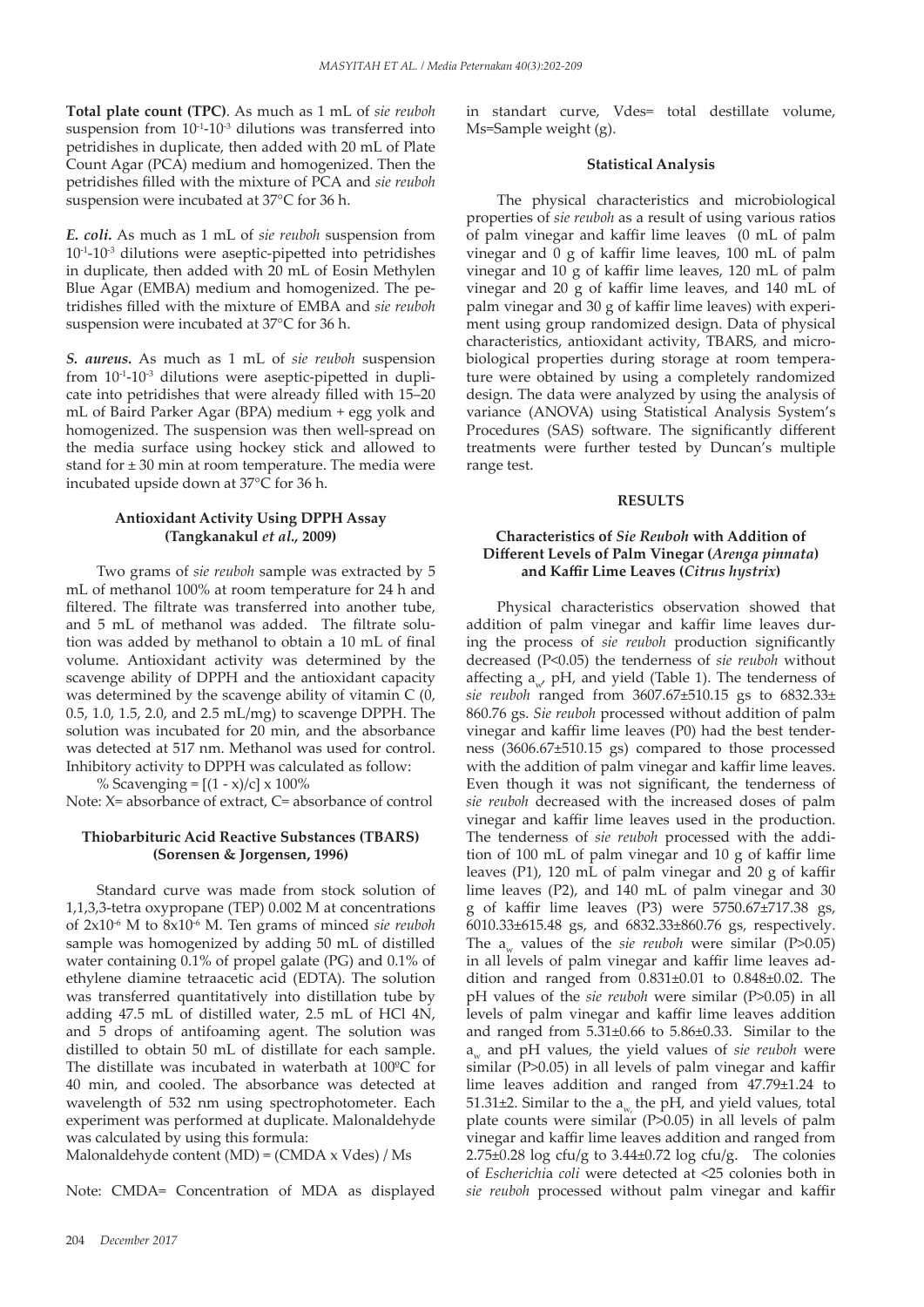lime leaves addition (P0) (dilution 1) and those with addition of 100 mL of palm vinegar and 10 g of kaffir lime leaves (P1) (dilution 3). The colony of *Escherichi*a *coli* was not detected in *sie reuboh* processed with the addition of 120 mL of palm vinegar and 20 g of kaffir lime leaves (P2) and 140 mL of palm vinegar and 30 g of kaffir lime leaves (P3). Additionally, colony of *S. aureus* was not detected in all treatments, both without and with palm vinegar and kaffir lime leaves additions.

## **Characteristics Properties of** *Sie Reuboh* **during Storage at Room Temperature**

Based on microbiological analysis obtained in Stage 1, *sie reuboh* processed with the addition of 120 mL of palm vinegar and 20 g of kaffir lime leaves (P2) exhibited the best quality, thus it was selected to be further observed in Stage 2. The *sie reuboh* processed with the addition of 120 mL of palm vinegar and 20 g of kaffir lime leaves (P2) were stored at room temperature (27- 31°C) for 9 d.

During storage at room temperature, *sie reuboh* produced by addition of 120 mL of palm vinegar and 20 g of kaffir lime leaves (P2) showed significant differences  $(P<0.05)$  in a<sub>w</sub> antioxidant activity, antioxidant capacity, Thiobarbituric acid reactive substance (TBARS), and microbiological characteristics during 9 days of storage at room temperature (Table 2). However the *sei reuboh* produced by addition of of 120 mL of palm vinegar and 20 g of kaffir lime leaves (P2) did not show a significant change in pH during the 9 days of storage at room temperature. The pH value ranged from  $4.94\pm0.04$  -5.28±0.45 (Table 2).

The a<sub>w</sub> values of the *sie reuboh* produced by the addition of of 120 mL of palm vinegar and 20 g of kaffir lime leaves (P2) significantly increased (P<0.05) when the *sie reuboh* were allowed and stored at room temperature for 3 and 6 days. However, at the stoage time of 9 days at room temperature, the a<sub>w</sub> values of the *sie reuboh* decreased (P<0.05) and returnd to the same level with those at the time of production (day 0) (Table 2).

Antioxidant activity and capcity of the *sie reuboh* produced by the addition of of 120 mL of palm vinegar and 20 g of kaffir lime leaves (P2) were similar that were high at the time of production (day 0) and decreased with the increase in the duration of storage at room temperature. The antioxidant activity and capacity of the *sie reuboh* produced by the addition of of 120 mL of palm vinegar and 20 g of kaffir lime leaves (P2) after 3 days of storage in room temperature slightly decreased (P>0.05) compared with that at the time of production (day 0). However, at the storage of 6 and 9 days, antioxidant activity and capacity of the *sie reuboh* produced by the addition of 120 mL of palm vinegar and 20 g of kaffir lime leaves (P2) decreased significantly (P<0.05) compared to those at the time of production (day 0). There was no significant differences in antioxidant activity and capacity of the *sie reuboh* with the increased duration of storage to 9 days. Antioxidant activity of the *sie reuboh* processed by addition of 120 mL of palm vinegar and 20 g of kaffir lime leaves (P2) ranged from 33.93±2.16% (P3) to 53.34±2.33% (P0) (Table 2). Antioxidant capacity of the *sie reuboh* processed by addition of 120 mL of palm vinegar and 20 g of kaffir lime leaves (P2) ranged from 133.65±50.59 EVC mg 100 g<sup>-1</sup> (P3) to 269.44±39.02 EVC mg 100 g-1 (P0).

Different from antioxidant capacity and activity, the values of thiobarbituric acid reactive substance (TBARS) of the *sie reuboh* processed by addition of 120 mL of palm vinegar and 20 g of kaffir lime leaves (P2) was low at the time of production (day 0) and significantly increased with the increased duration of storage at room temperature. The values of thiobarbituric acid reactive substance (TBARS) in the *sie reuboh* processed by addition of 120 mL of palm vinegar and 20 g of kaffir lime leaves (P2) increased significantly (P<0.05) at the storage duration of 3, 6, and 9 days at room temperature. However, the values of thiobarbituric acid reactive substance (TBARS) in the *sie reuboh* processed by addition of 120 mL of palm vinegar and 20 g of kaffir lime leaves (P2) were not significantly different at the storage duration of 3, 6, and 9 days (P>0.05). The values

Table 1. Characteristics of *sie reuboh* with addition of different doses of palm vinegar (*Arenga pinnat*a) and kaffir lime leaves (*Citrus hystrix*)

|                                 | Treatments                  |                              |                                    |                              |  |  |  |  |
|---------------------------------|-----------------------------|------------------------------|------------------------------------|------------------------------|--|--|--|--|
| Variables                       | P <sub>0</sub>              | P <sub>1</sub>               | P2                                 | P <sub>3</sub>               |  |  |  |  |
| Physical characteristics        |                             |                              |                                    |                              |  |  |  |  |
| aw                              | $0.848 \pm 0.02$            | $0.838\pm$<br>0.02           | $0.835\pm 0.02$                    | $0.831 \pm 0.01$             |  |  |  |  |
| pH                              | $5.860 \pm 0.33$            | $5.500 \pm$<br>0.52          | $5.390 \pm 0.56$                   | $5.310 \pm 0.66$             |  |  |  |  |
| Yield $(\%)$                    | $47.790 \pm 1.24$           | $49.290 \pm$<br>0.62         | $49.500 \pm$<br>- 1.61             | $51.310 \pm 2.86$            |  |  |  |  |
| Tenderness $(gs)$               | $3607.670\pm510.15^{\circ}$ | 5750.670±717.38 <sup>a</sup> | $6010.330 \pm 615.48$ <sup>a</sup> | 6832.330±860.76 <sup>a</sup> |  |  |  |  |
| Microbiological properties      |                             |                              |                                    |                              |  |  |  |  |
| Total plate count (log cfu/g)   | $3.440 \pm 0.72$            | $2.850 \pm 1.13$             | 0.28<br>$2.750 \pm$                | $3.080 \pm 0.66$             |  |  |  |  |
| $E.$ $\text{coli*}$ (colony)    | <25(1)                      | <25(3)                       | nd                                 | nd                           |  |  |  |  |
| S. aureus <sup>*</sup> (colony) | nd                          | nd                           | nd                                 | nd                           |  |  |  |  |

Note: Means in the same row with different supercripts differ significantly (P<0.05); detection of <2 colonies in P0 at dilution 3 and in P1 at dilution 3: nd= not detected (no colony observed). P0 (0 mL palm vinegar + 0 kaffir lime leaves), P1 (100 mL palm vinegar + 10 g kaffir lime leaves), P2 (120 mL palm vinegar + 20 g kaffir lime leaves) and P3 (140 mL palm vinegar + 30 g kaffir lime leaves).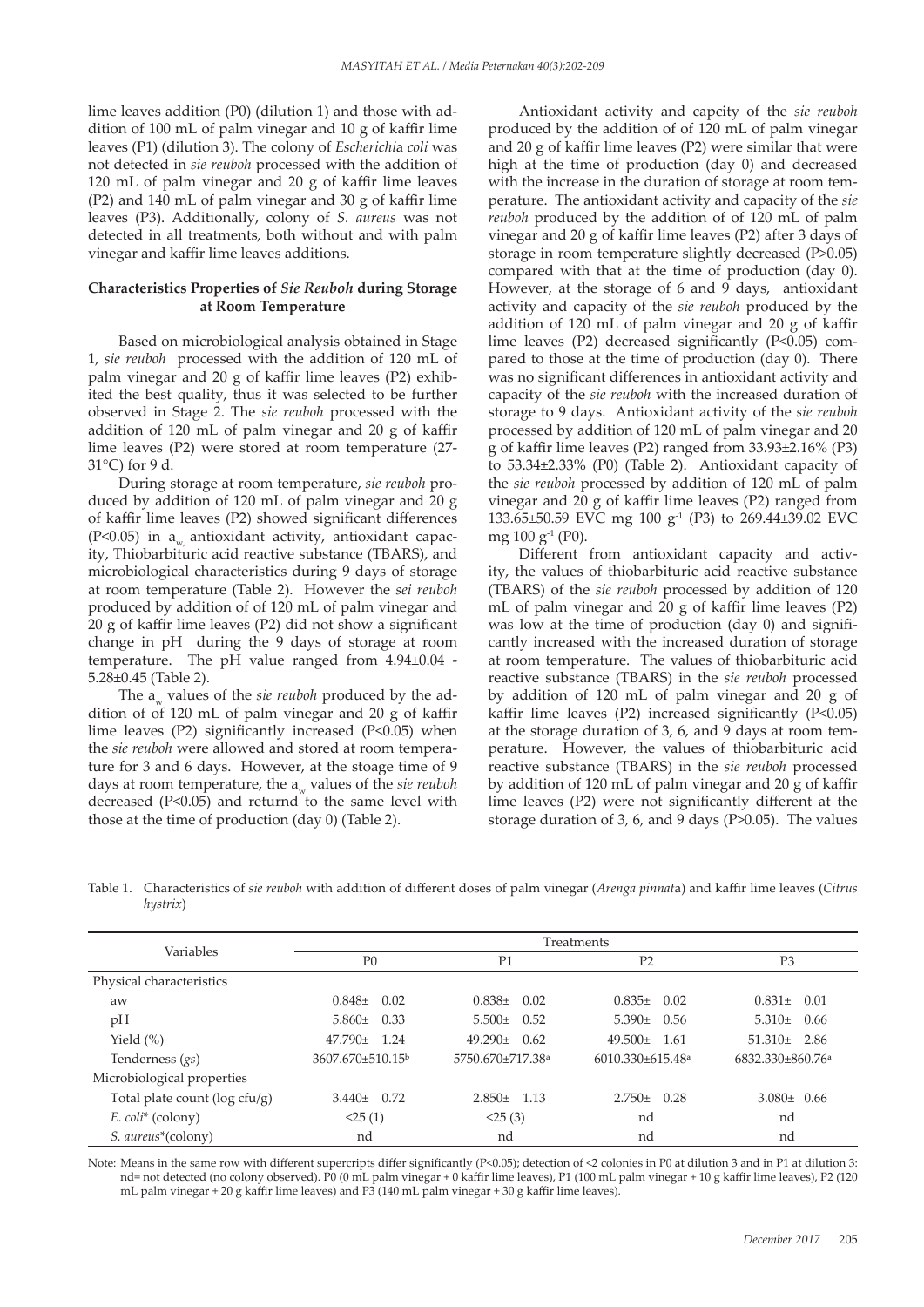|  | Table 2. Characteristics of <i>sie reuboh</i> stored at room temperature |  |  |  |  |  |
|--|--------------------------------------------------------------------------|--|--|--|--|--|
|--|--------------------------------------------------------------------------|--|--|--|--|--|

| Variables                                               | Period of storage (Day)         |                   |                                |                                |                                 |  |  |
|---------------------------------------------------------|---------------------------------|-------------------|--------------------------------|--------------------------------|---------------------------------|--|--|
|                                                         | $Day-0$                         |                   | $Day-3$                        | $Day-6$                        | $Day-9$                         |  |  |
| Physical characteristics                                |                                 |                   |                                |                                |                                 |  |  |
| aw                                                      | $0.837\pm$                      | 0.00 <sup>b</sup> | $0.860 \pm 0.00^{\circ}$       | $0.855 \pm 0.00^{\circ}$       | $0.837 \pm 0.00^{\circ}$        |  |  |
| pH                                                      | $4.94 \pm$                      | 0.04              | $5.08 \pm 0.09$                | $5.10 \pm 0.07$                | $5.28 \pm 0.45$                 |  |  |
| Antioxidant activity (%)                                | 53.34 $\pm$ 2.33 <sup>a</sup>   |                   | $42.19 \pm 4.24$ <sup>ab</sup> | $37.29 \pm 10.08$ <sup>b</sup> | $33.93 \pm 2.16^b$              |  |  |
| Antioxidant capacity (VCE mg/100 g DM<br>of sie reuboh) | $269.44 \pm 39.02$ <sup>a</sup> |                   | $193.38\pm49.42^{ab}$          | $136.53\pm80.46^{\circ}$       | $133.65 \pm 50.59$ <sup>b</sup> |  |  |
| TBARS (mg MDA/kg DM of sie reuboh)                      | $0.66 \pm$                      | 0.04 <sup>b</sup> | $0.79 \pm 0.05^{\circ}$        | $0.82 \pm 0.04$ <sup>a</sup>   | $0.85 \pm 0.07$ <sup>a</sup>    |  |  |
| Microbiolgical properties                               |                                 |                   |                                |                                |                                 |  |  |
| Total plate count ( $log ctu/g$ )                       | $3.15 \pm$                      | 0.58c             | $3.97 \pm 0.62$ bc             | $4.69 \pm 0.24$ <sup>a</sup>   | $4.84 \pm 0.21$ <sup>a</sup>    |  |  |
| Mold ( $log ctu/g$ )                                    | $2.83 \pm$                      | 0.21 <sup>b</sup> | $3.28 \pm 0.60^{\circ}$        | $4.39 \pm 0.45^{\text{a}}$     | $4.79 \pm 0.14$ <sup>a</sup>    |  |  |

Note: Means in the same row with different supercripts differ significantly (P<0.05).

of thiobarbituric acid reactive substance (TBARS) in the *sie reuboh* processed by addition of 120 mL of palm vinegar and 20 g of kaffir lime leaves (P2) ranged from 0.66±0.04 in the beginning of storage (day 0) to 0.85±0.07 mg MDA/kg 100<sup>-1</sup> DM at the storage duration of 9 days (Table 2).

Microbiological characteristics of the *sie reuboh* processed by addition of 120 mL of palm vinegar and 20 g of kaffir lime leaves (P2) as indicated by total plate count and mold showed the lowest values at the time of production (day 0) and increased with the increased duration of the storage. However, at the duration of 3 days of storage, the increase in total plate count and mold count was not significantly different (P>0.05). At the storage time of 6 and 9 days, the increases in total plate count and mold count were significantly different (P<0.05) compared to those at duration of storage of 0 and 3 days. However, at the duration of 6 and 9 days of storage, the increases in total plate count and mold count were not significantly different (P>0.05). Total plate count ranged from 3.15±0.58 log cfu/g at the time of production to 4.84±0.21 log cfu/g at the storage duration of 9 days, while mold count ranged from 2.83±0.21 log cfu/g at the time of production to 4.79±0.14 log cfu/g at the storage duration of 9 days (Table 2).

# **DISCUSSION**

# **Characteristics of** *Sie Reuboh* **with Addition of Different Doses of Palm Vinegar (***Arenga pinnata***) and Kaffir Lime Leaves (***Citrus hystrix***)**

**Tenderness.** Higher concentrations of palm vinegar was associated with a lower tenderness of *sie reuboh*. Therefore, the tenderness of *sie reuboh* was better without palm vinegar and kaffir lime leaves addition during the production process. The presence of acetic acid in the palm vinegar was able to extract protein, thus weakening protein myofibril bonds in meat, reducing water content of meat, and leading to a higher meat dryness. The presence of acid contributed to the demolish of myofibril bonds, leading to a higher release of water. Cheng & Sun (2008) reported water holding capacity of

red meat. Water holding capacity of the meat protein affects physical properties of meat, including texture, cooking loss, tenderness, as well as compactness of fresh meat. Most of water is present in free molecules within myofibrils, within cavities between the thick filaments of myosin and the thin filament of actin (tropomyosin), within the muscle fibers of the flesh, and between the layers of connective tissue or between the bundles of muscle fibers.

**Water activity (aw).** Water activity of *sie reuboh* was strongly associated with moisture content, particularly free water content. RH (relative humidity) and a<sub>w</sub> also showed strong correlations with the moisture content of a product. Zhang *et al.* (2017) stated that a<sub>w</sub> correlated well with moisture contents inside the product, while RH correlated well with moisture contents around the product, especially free water content. In this work, the  $a_w$  value indicated that the product was moderately moist. Water activity  $(a_{w})$  and moisture content of meat product having a moderate moisture were 0.60–0.90 and 20%-40%, respectively.

**pH.** The decrease in pH was caused by the penetration of acid components into the meat, leading to a decreased pH of *sie reuboh.* Birk *et al*. (2010) reported that meats that were soaked in organic acid solutions (acetic acid, citric acid, tartrate acid, lactic acid, and malate acid) had lower pH. The pH of palm vinegar used in this work ranged from 3.23 to 3.25. In addition to producing an acid taste, incorporation of acid compound also reduced pH. This current work produced *sie reuboh* with a lower pH. Based on the pH, foods are grouped as high acid food  $(4.5)$  and low acid food  $(4.5-7.5)$ . The low acid food is susceptible to spoilage and toxin-producing microorganism, thus requiring a serious handling strategy (Estiasih & Ahmadi 2009).

Yield. Yield was affected by spices used and concentrations of fresh kaffir lime leaves as antioxidants that were not soluble in water. *Sie reuboh* was not incorporated by carbohydrate component in which its starch granule had capability to absorb water, as well as other components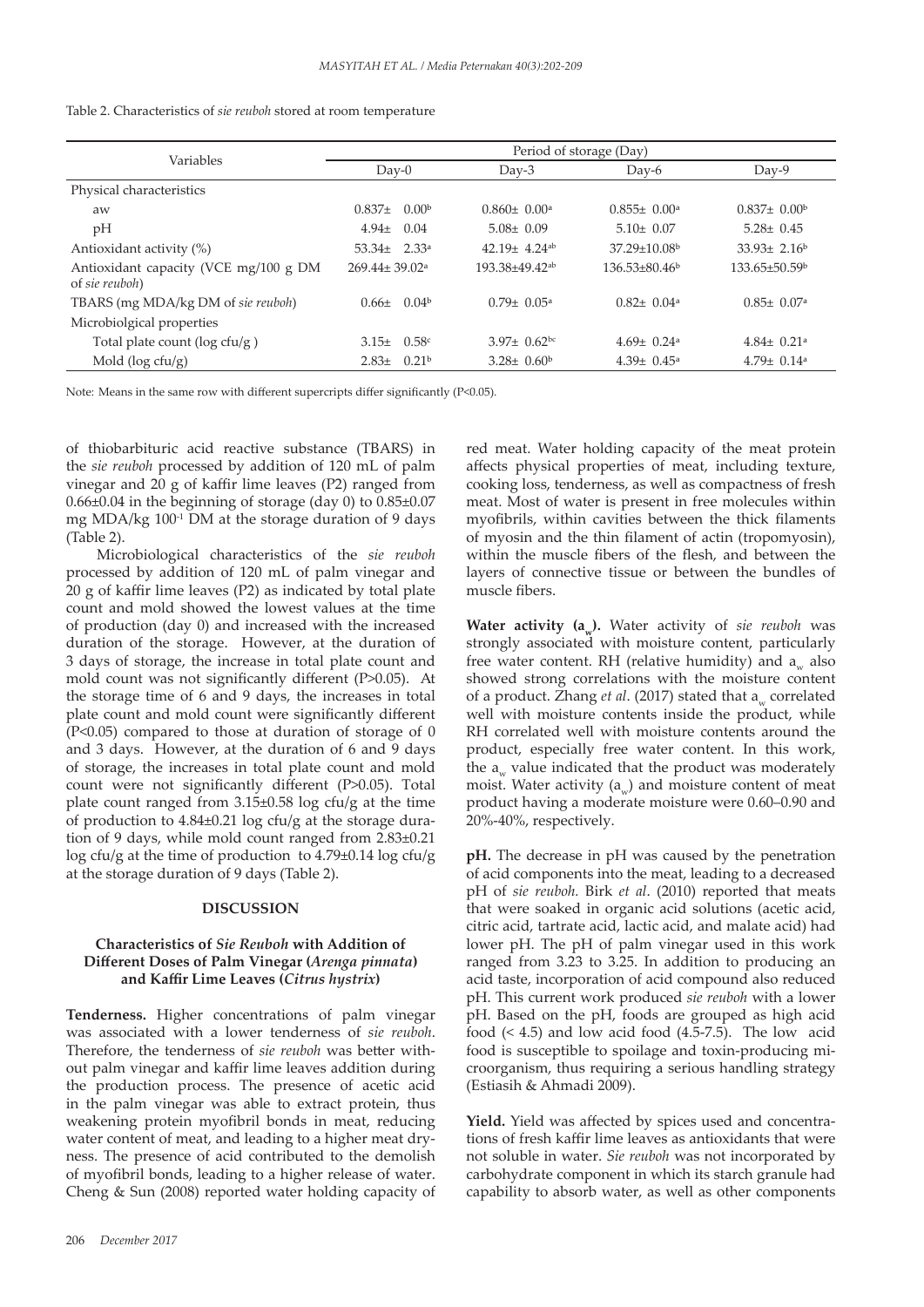that have water-soluble and water-binding properties, swelling power, and high water content. Higher yield resulted in higher economical value of a product. In contrast, a lower yield was responsible for a lower economical value and effectivity of a product (Hardesty, 2008).

**Total plate count (TPC).** *Sie reuboh* was considered as an acceptable food for consumption, based on BSN No. 08- 3-7388-2009. Microbiological requirements of processed meat in Indonesia were TPC of 10<sup>5</sup> cfu/g, *S. aureus* count of 102 cfu/g, and *E. coli* count of <3/g. Acidic compounds can contribute as preservative agents which inhibit microbial growth in food, including pathogenic bacteria (Arief *et al*., 2015). Yuliani *et al.* (2011) reported that essential oils contents of kaffir lime leaves could inhibit and deactivate *S. aureus* and *E. coli.*

# **Characteristics of** *Sie Reuboh* **Stored at Room Temperature**

**Water activity (a<sub>w</sub>)**. Enhancement of a<sub>w</sub> was associated with the temperature and moisture of environment during the storage of *sie reuboh*. Increment was resulted from addition of top water layer which was induced by storage conditions product. Relative humidity (RH) is an essential factor that directly affects a Adams  $\&$ Moss (2008) state that higher absorbed water lead to the increase in  $a_{n}$ , leading to a higher susceptibility to microbial growth. On day 6 and day 9 of storage, the  $a_{\alpha}$ values were 0.855 and 0.837 until the end of storage period. On day 9 of storage, the presence of hypha growth was observed, but their contamination was not found in all samples. The decreased a<sub>w</sub> vlues in *sie reuboh* was associated with nutritional degradation, particularly protein, by microorganism, which lead to the lower water binding capacity of protein. We observed that a longer storage duration led to the decreased water binding capacity of *sie reuboh* as a result of microbial activity that promoted protein degradation. Microorganisms require different  $a_w$  conditions for their optimum growths such as 0.88 and 0.80 for yeast and molds, respectively. Gram positive bacteria and gram negative bacteria require a*w* at the levels of 0.90 and 0.93, repectively (Adams & Moss, 2008). Therefore, *sie reuboh* with a range of  $a_w$  from 0.837 to 0.860 was more susceptible to mold growth.

**pH.** Microbial activity during storage could induce proteolysis that produced amino acids. These amino acids were then converted into simpler compounds that had base properties, contributing to the increase in pH. The pH values of the *sie reuboh* ranged from 5.31±0.66 to 5.86±0.33. The experimental s*ie reuboh* was stored at 28–31°C, which provided desirable conditions for bacterial growth. Food with pH aroud 7 (almost neutral) and high water contents are susceptible to the growth of spoilage microorganisms that eventually increases the rate of food spoilage (Duarte *et al*. 2014).

**Antioxidant capacity and antioxidant activity.** Antioxidant capacity of *sie reuboh* was affected by the interaction between the composition and concentration of antioxidant compounds in the spices, palm vinegar, and lime leaves used during the production of *sie reuboh*. Antioxidant activity of *sie reuboh* was decrease, indicating that antioxidant compounds in *sie reuboh* inhibited lipid oxidation through retarding activity of free radicals during storage. Zhang *et al.* (2010) reported that polyphenol, flavonoid, terpene, phenolic, and tannin were responsible for antioxidant activity. Peel and leave extracts of *Citrus hystrix* showed a remarkable antioxidant activity. Flavonoid is a phenolic compound that shows a strong antioxidant activity (Licina *et al.,* 2013). Palm vinegar was used to provide a sour taste and to avoid changes in color induced by oxidation. According to synergistic properties, antioxidative agent is grouped into 2 categories: high phenolic compound and high acid compound (Zhang *et al.,* 2010). Antioxidant effect of phenolic compound is unable to scavenge oxygen, but able to retard the formation of free radicals from lipid, which react with oxygen during lipid oxidation, thus autoxidation was postponed (Pereira *et al*., 2009).

**TBARS**. Decrease in antioxidant activity was associated with the increase in TBARS. Initially, during the storage, the unique flavor of *sie reuboh* was strongly detected, but we found that no rancidity flavor was detectecd at the end of storage period. Lipid oxidation was occurred until the end of storage period in room temperature due to a decrease in antioxidant activity to inhibit oxidation by retardation of free radicals productions (Oliveira *et al.,* 2011). This condition indicated lipid degradations as a result of free radical autooxidation of unsaturated fatty acids in *sie reuboh* that was affected by factors during storage. This condition was associated with a higher accumulation of lipid oxidation of unsaturated fatty acids in the *sie reuboh*. The presences of antioxidant compounds in spices, palm vinegar, and kaffir lime leaves were able to attenuate oxidation rate of unsaturated fatty acids in meat. The maximum level of TBARS in the processed meat that showed no rancidity flavor was 2.28 mg MDA/kg. TBARS of *sie reuboh* until day 9 of storage showed no rancidity flavor. Compo *et al*. (2006) found that TBARS of 2.28 was acceptable threshold for oxidation of rancid beef. Synergistic effects of acid and antioxidant activity retard the rancidity and browning of foods containing carbohydrate, protein, and fat or oil. Inhibition of lipid oxidation by acid was due to the capability of metal bonding. The presence of metal was able to induce initial oxidation (Oliveira *et al.,* 2011). Retardation of MDA formation and the use of spices with antioxidant properties produce desirable effects in meat products (Li *et al.,* 2010).

**Total plate count (TPC)**. The addition of the palm vinegar and kaffir lime leaves could inhibit the pathogenic bacteria of *sie reuboh* to the level of acceptable until day 3 of storage at room temperature. According to Badan Standardisasi Nasional (BSN), Total plate count value for processed meat was 10<sup>5</sup> cfu/g. Al-Qadiri *et al.* (2008) stated that longer storage period was positively correlated with higher number of bacteria, since some nutrients were required for their growth. Schaechter (2015) stated that other factors affecting microbial growth were water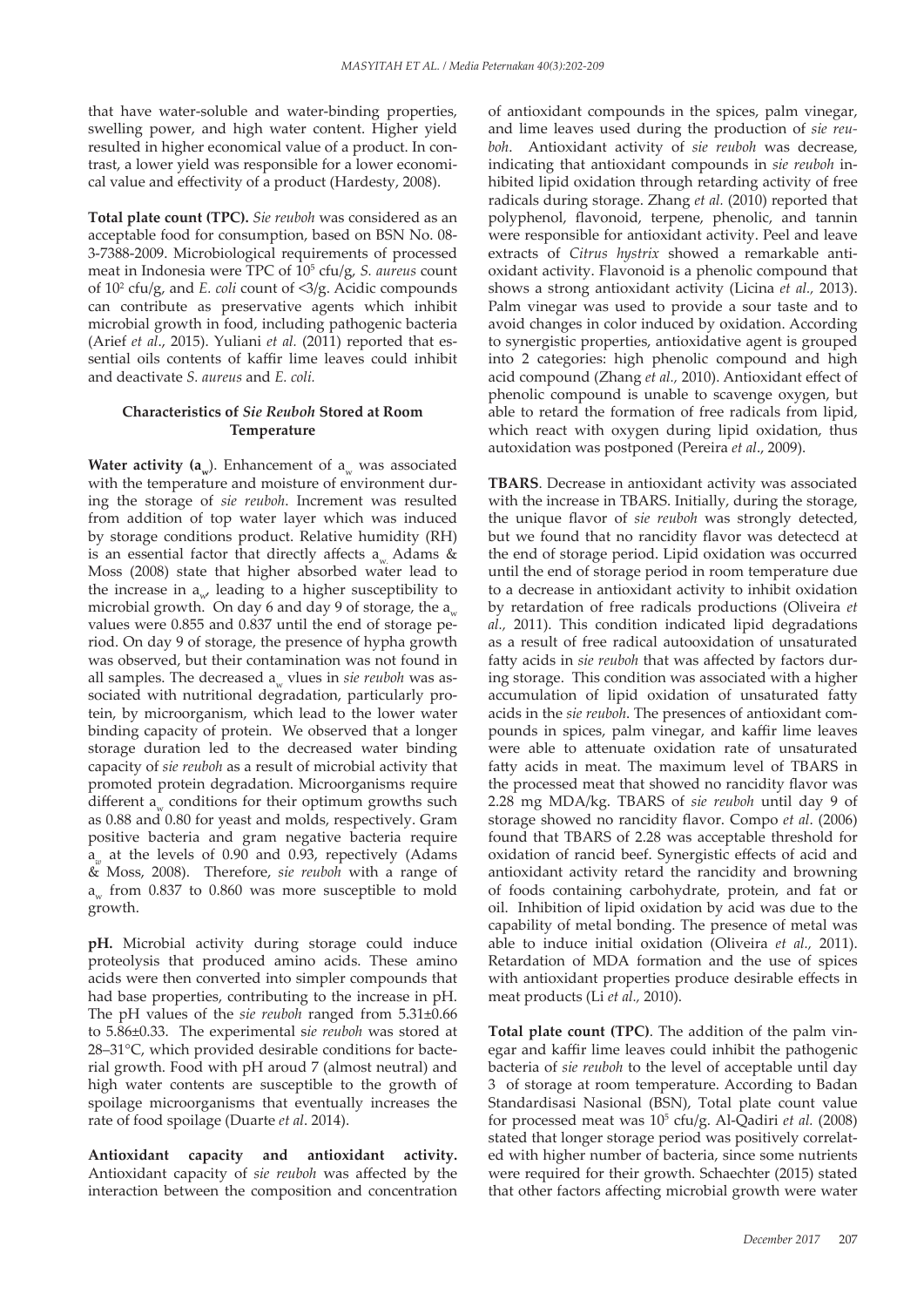content of media, nutrition availability, oxygen pressure, as well as pH, and temperature of their environments. Their growth rates could be retarded by inclusion of preservative compounds that enable to maintain product quality and assure food safety (Devatkal *et al.,* 2010). Widyaningrum *et al.* (2015) observed the effects of vinegar made from banana peel on chicken meat, and the result suggested that the use of this vinegar could destabilize *L. monocytogenes* in raw chicken meat stored in room temperature and cool storage. Total phenolic compounds are associated with antibacterial activity. Terpene compounds had been shown to have antibacterial effect through deconstruction of cell wall and inhibition of cell growth (Yuliani *et al*., 2011).

**Mold.** Mold growth was observed until the end of 9 days storage at room temperature. Mold growth is influenced by some factors including temperature (optimum growth at 25–35°C), water and oxygen availabilities, pH, and nutrition (Schaechter, 2015). Incubation at 37°C is the optimum condition for mold growth, but higher temperature is needed for optimum growth of yeast. Madduluri *et al*. (2013) reported that saponin was effective as an antifungal compound by lowering the surface tension of cell wall and promoting membrane dysfunction that caused the migration of protein and enzyme from the cytoplasm to the extracellular spaces.

# **CONCLUSION**

*Sie reuboh* without addition of palm vinegar and kaffir lime leaves showed a better tenderness than *sie reuboh* added with palm vinegar and kaffir lime leaves. Addition of 120 mL of palm vinegar and 20 g of lime leaves (P2) was effective to maintain the quality of *sie reuboh* until 3 days of storage at room temperature according to microbiological standard of SNI 08-3-7388- 2009 for processed meat and to maintain a stable TBARS value until 9 days of storage at room temperature.

#### **REFERENCES**

- **Adam, M.R. & M.O. Moss**. 2008. Food Microbiology. 3rd Edition. RSC Pub., Cambridge (UK).
- **Al-Qadiri, H. M., N. I. Al-Alami, M. Lin., M., Al-Holy, A. G. Cavinato, & B. A Rasco**. 2008. Studying of the bacterial growth phases using fourier transform infrared spectroscopy and multivariate analysis. J. Rapid Methods Autom. Microbiol. 16: 73–89.
- **Arief, I.I., B.S.L. Jenie, M. Astawan, K. Fujiyama, & A.B. Witarto.** 2015. Identification and probiotic characteristics of lactic acid bacteria isolated from Indonesian local beef. Asian J. Anim. Sci. 9:25–36.
- **[BAM] Bacteriological Analytical Manual online. 2001**. http:// www.fda.gov/food/foodscienceresearchlaboratorymethod/ucm2006949. [February 16, 2017].
- **[BSN] Badan Standar Nasional.** 2009. Standar Nasional Indonesia (SNI) No. 08.3 73882009 tentang Batas Maksimum Cemaran Mikroba dalam Pangan, Jakarta.
- **Birk, T., A.C. Gronlund, B.B. Christensen, S. Knochel, K. Lohse, & H. Rosenquist**. 2010. Effect of organic acids and marination ingredients on the survival of Campylobacter jejuni on meat. J. Food Protect. 73: 258-265. https://doi. org/10.4315/0362-028X-73.2.258
- **Campo, M. M., G. R. Nute, S. I. Hughes, M. Enser, J. D. Wood, & R. I. Richardson**. 2006. Flavour perception of oxidation in beef. J Meat Science 72:303–311. http://dx.doi.10.1016/j. meatsci.2005.07.015.
- **Cheng, Q & D. Sun.** 2008. Factors affecting the water holding capacity of red meat products: a review of recent research advances. Crit. Rev. Food Sci. Nutr. 48:137–159.
- **Devatkal, S. K. & B. M. Naveena.** 2010. Effect of salt, kinnow and pomegranate fruit by product powders on color and oxidative stability of raw ground goat meat 358 during refrigerated storage. Meat Sci. 85: 306–311. 359 http:// dx.doi.10.1016/j.meatsci.2010.01.019.
- **Duarte, R. V., S. A. Moreira, P. A. R. Fernandes, L. G. Fidalgo, M. D. Santos, R. P. Queirós, & J. A. Saraiva.** 2014. Preservation under pressure (hyperbaric storage) at 25 °C, 30 °C and 37 °C of a highly perishable dairy food and comparison with refrigeration. CyTA-Journal of Food 13:321–328.
- **Estiasih, T. & K. G. D. Ahmadi.** 2009. Teknologi Pengolahan Pangan. Cetakan Pertama. Penerbit Bumi Aksara, Jakarta.
- **Hardesty, S. D.** 2008. The growing role of local food markets. Am. J. Agric. Econ. 90: 1289-1295.
- **Li, Z., S. Henning, M. Y. Zhang, A. Zerlin, L. Li, K. Gao, R. P. Lee, H. Karp, G. Thames, S. Bowerman, & H. Heber.** 2010. Antioxidant-rich spice added to hamburger meat during cooking results in reduced meat, plasma, and urine malondialdehyde concentrations. J Clin. Nutr. 91: 1180–1184.
- **Licina, B. Z., O. D. Stefanovic, S. M. Vasic, I. D. Radojevic, M. S. Dekic, & L. R. Comic.** 2013. Biological activities of the extracts from wild growing Origanum vulgarel. J. Food Control. 33: 498-504. http://dx.doi.org/10.1016/j. foodcont.2013.03.020.
- **Mani-López, E., H. S. García, & A. López-Malo. 2012**. Organic acids as antimicrobial to control salmonella in meat and poultry products. Food Res. Int. 45: 713-721. http:// dx.doi:10.1016/j.foodres.2011.04.043.
- **Madduluri, S., K.B. Rao, & B. Sitaram.** 2013. In vitro evaluation of antibacterial activity of five indigenous plants extract against five bacterial pathogens of human. Int. J. Pharm. Pharm. Sci. 5:679-684.
- **Oliveira, C.M., A.C.S. Ferreira, V.D. Freitas, & A.M.S. Silva.**  2011. Oxidation mechanisms occurring in wines. Food Res. Int. 44: 1115–1126.
- **Pereira, A. L. F., T. F. Vidal., M. C., Teixeira, P. F. Oliveir, R. C. F. Pompeu, M. M. Vieira, & J. F. F. Zapata**. 2009. Antioksidant effect of mango seed extract and butylated hydroxytoluene in bologna-type mortadella during storage. Food Science and Technology (Campinas). 31: 135-140.
- **Rahmi, U., M. Yunazar, & S. Adlis**. 2013. Profil fitokimia metabolit sekunder dan uji aktivitas antioksidan tanaman jeruk purut (*Citrus histrix* DC) dan jeruk bali (*Citrus maxima* Merr). J Kimia Unand. 2:109-114.
- **Schaechter, M.** 2015. A brief history of bacterial growth physiology. Front. Microbiol. (6): article 289. https://doi. org/10.3389/fmicb.2015.00289
- **Sorensen, G. & S. S. Jorgensen**. 1996. A critical examination of some experimental variables in the 2-thiobarbituric acid (TBA) test for lipid oxidation in meat products. Zeitschrift fur Lebensmittel Untersuchung und Forschung. 202: 205–210.
- **Tangkanakul, P., P. Auttaviboonkul, B. Niyomwit, N. Lowvitoon, P. Charoenthamawat, & G. Trakoontivakorn.** 2009. Antioxidant capacity, total phenolic content and nutritional composition of Asian foods after thermal trocessing*.* International Food Research Journal. 16: 571-580.
- **Theron, M. M. & J. F. R. Lues.** 2007. Organic acids and meat preservation: A review. Food Reviews International. 23: 141–158. http://dx.doi10.1080/87559120701224964.